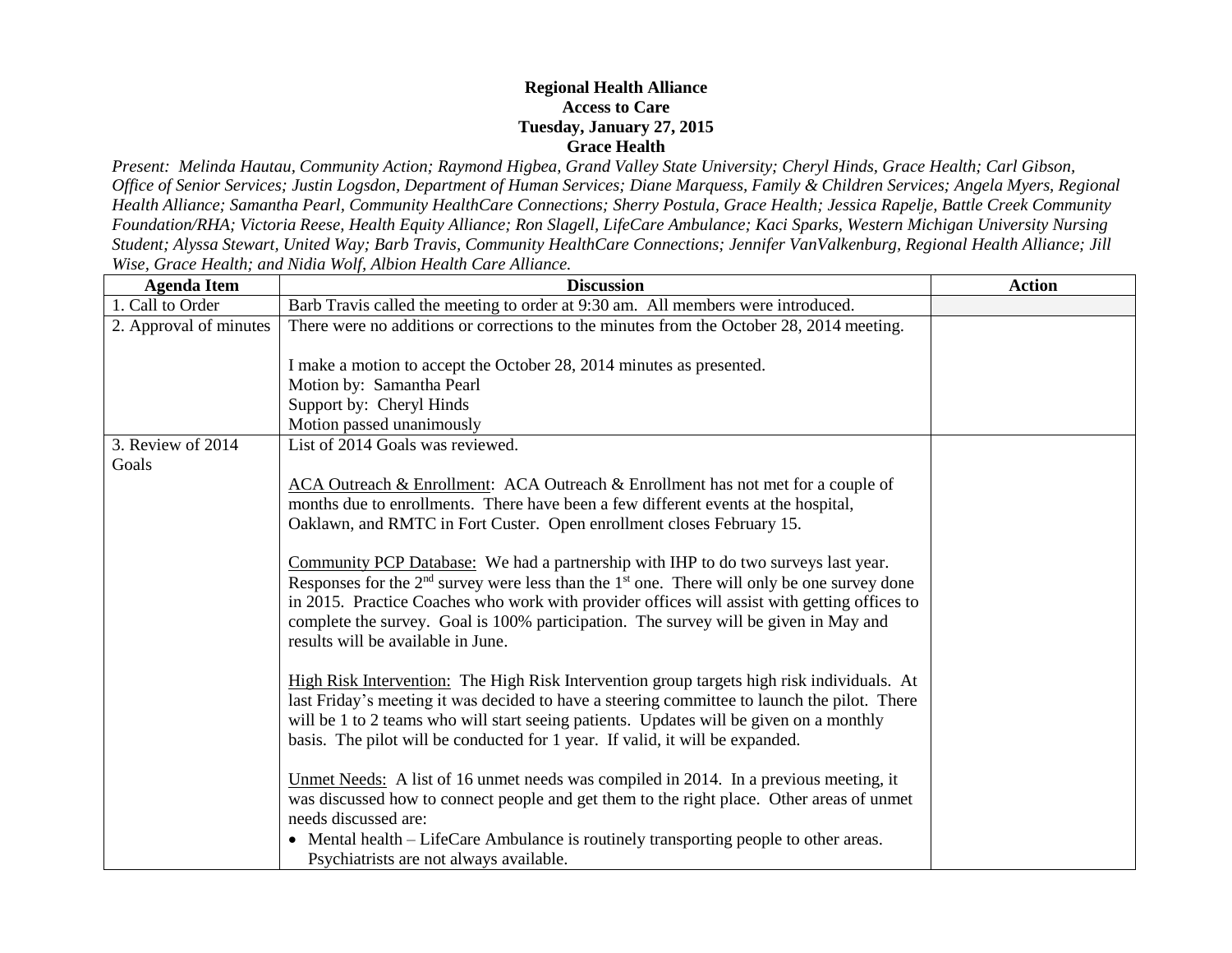| 3. Review of 2014    | • Some middle income people are unable to afford health care. Employers are dropping        |                                     |
|----------------------|---------------------------------------------------------------------------------------------|-------------------------------------|
| Goals (cont.)        | insurance for their staff and some are reducing staff hours. If an employer only covers     |                                     |
|                      | the employee and not their family, the family members do not qualify for insurance on       |                                     |
|                      | the exchange.                                                                               |                                     |
|                      | Healthy Michigan only goes for two years and we are in the second year. Our                 |                                     |
|                      | community will struggle if we lose Healthy Michigan since there isn't a safety net.         |                                     |
|                      | Some people do not see value in health insurance coverage; only want it when needed.        |                                     |
|                      | • Middle income people are less likely to ask for Charity Care since they don't think they  |                                     |
|                      | qualify.                                                                                    |                                     |
|                      | • Approximately 29% of Calhoun County residents are just above poverty and are              |                                     |
|                      | struggling to pay their bills.                                                              |                                     |
|                      | • The ALICE report was a little "weak" in health care since ACA was not in effect yet.      |                                     |
|                      | Recommended that Access to Care may want to partner with United Way to look at/study        |                                     |
|                      | the group in need.                                                                          |                                     |
|                      | • Dental Partnership is down a little since people have Healthy Michigan.                   |                                     |
| 4. Profile of Health | Raymond is working on the Profile of Health Assessment and will try to have ready for       | Jill and Samantha will<br>$\bullet$ |
| Assessment           | review at the next meeting. He stated the numbers are looking a little better. The          | share data from                     |
|                      | methodology for the report needs to be changed due to Healthy Michigan. Uninsured is        | surveys with Raymond                |
|                      | approximately 8.5% which is the best it has been in 15 years. Raymond will be meeting       |                                     |
|                      | with Ruth and April of IHP to gather more information for the report. May be able to obtain |                                     |
|                      | some data from the BC Pulse Survey.                                                         |                                     |
| 5. 2015 Goals        | Although a little more time is needed to complete the 2015 goals list, the following        |                                     |
|                      | suggestions were discussed:                                                                 |                                     |
|                      | • Insurance literacy                                                                        |                                     |
|                      | • Middle income earner – what do they need?                                                 |                                     |
|                      | • Community Health Care Worker Model – Have people in the community who know                |                                     |
|                      | what resources are available and can help connect people.                                   |                                     |
|                      | Mental health<br>$\bullet$                                                                  |                                     |
|                      | Communication – help communicate needs of people and organizations. No one was              |                                     |
|                      | aware Planned Parenthood was closing until it closed. Some programs are seeing a drop       |                                     |
|                      | due to Healthy Michigan.                                                                    |                                     |
|                      | Monitor effect of Healthy Michigan and ACA – how do we coordinate care? How is the          |                                     |
|                      | change from fee for service to quality outcomes indicators effecting organizations? How     |                                     |
|                      | can organizations work together?                                                            |                                     |
|                      | • Access to Care members – what groups should be attending who are not currently            |                                     |
|                      | participating?                                                                              |                                     |
|                      | • State legislatures – get to know the legislatures and share what is happening in our      |                                     |
|                      | community.                                                                                  |                                     |